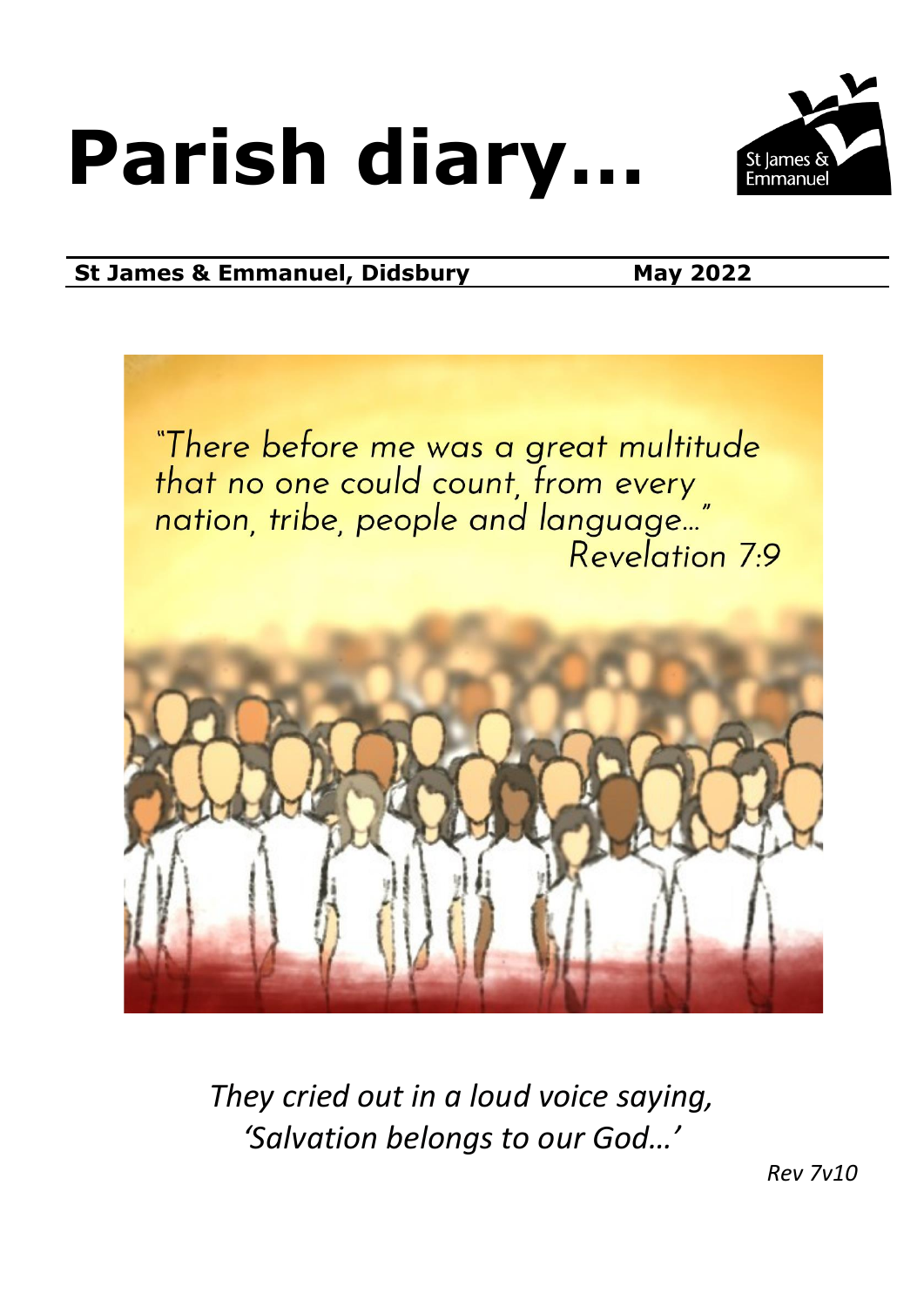### **Day Date Diary: May 2022**

| Sun                          | $\mathbf{1}$   | <b>Easter 3</b>                                       |  |  |  |  |
|------------------------------|----------------|-------------------------------------------------------|--|--|--|--|
| Mon                          | $\overline{2}$ | <b>Bank Holiday</b>                                   |  |  |  |  |
| Tue                          | 3              | 9.00am Morning Prayer (on Zoom)                       |  |  |  |  |
|                              |                | 8pm Parish prayers (No6 Zoom Room & on Zoom)          |  |  |  |  |
| Wed                          | 4              | 9.00am Morning Prayer (on Zoom)                       |  |  |  |  |
| <b>Thurs</b>                 | 5              | 9.00am Morning Prayer (on Zoom)                       |  |  |  |  |
| Fri                          | 6              | 9.00am Morning Prayer (on Zoom)                       |  |  |  |  |
| Sat                          | $\overline{7}$ |                                                       |  |  |  |  |
| Sun                          | 8              | <b>Easter 4</b>                                       |  |  |  |  |
| Mon                          | 9              | 9.00am Morning Prayer (on Zoom)                       |  |  |  |  |
|                              |                | 7.30pm - APCM - Annual Church Meeting (Emmanuel)      |  |  |  |  |
| <b>Tues</b>                  | 10             | 9.00am Morning Prayer (on Zoom)                       |  |  |  |  |
| Wed                          | 11             | 9.00am Morning Prayer (on Zoom)                       |  |  |  |  |
| Thur                         | 12             | 9.00am Morning Prayer (on Zoom)                       |  |  |  |  |
|                              |                | 1.45pm Coffee & Communion (Parish Centre, Lower Hall) |  |  |  |  |
| Fri                          | 13             | 9.00am Morning Prayer (on Zoom)                       |  |  |  |  |
| Sat                          | 14             | 6.30pm Eurovision Party (Emmanuel)                    |  |  |  |  |
| 15<br><b>Easter 5</b><br>Sun |                |                                                       |  |  |  |  |
|                              |                | Carers meeting 12.30 (Emm)                            |  |  |  |  |
| Mon                          | 16             | 9.00am Morning Prayer (on Zoom)                       |  |  |  |  |
|                              |                | 8pm Meeting of new PCC                                |  |  |  |  |
| Tue                          | 17             | 9.00am Morning Prayer (on Zoom)                       |  |  |  |  |
| Wed                          | 18             | 9.00am Morning Prayer (on Zoom)                       |  |  |  |  |
| Thur                         | 19             | 9.00am Morning Prayer (on Zoom)                       |  |  |  |  |
|                              |                | 1.45pm - Dementia Café (Parish Centre, Lower Hall)    |  |  |  |  |
| Fri                          | 20             | 9.00am Morning Prayer (on Zoom)                       |  |  |  |  |
| Sat                          | 21             |                                                       |  |  |  |  |
| Sun                          | 22             | Easter 6                                              |  |  |  |  |
| Mon                          | 23             | 9.00am Morning Prayer (on Zoom)                       |  |  |  |  |
| <b>Tues</b>                  | 24             | 9.00am Morning Prayer (on Zoom)                       |  |  |  |  |
| Weds                         | 25             | 9.00am Morning Prayer (on Zoom)                       |  |  |  |  |
| Thur                         | 26             | <b>Ascension Day</b>                                  |  |  |  |  |
|                              |                | 9.00am Morning Prayer (on Zoom)                       |  |  |  |  |
|                              |                | 1.45pm - Coffee & Chat (Parish Centre, Lower Hall)    |  |  |  |  |
| Fri                          | 27             | 9.00am Morning Prayer (on Zoom)                       |  |  |  |  |
| Sat                          | 28             |                                                       |  |  |  |  |
| Sun                          | 29             | <b>Sunday after Ascension</b>                         |  |  |  |  |
| Mon                          | 30             | Didsbury/West Dids CE schools half-term begins        |  |  |  |  |
|                              |                | 9.00am Morning Prayer (on Zoom)                       |  |  |  |  |
| <b>Tues</b>                  | 31             | 9.00am Morning Prayer (on Zoom)                       |  |  |  |  |
|                              |                |                                                       |  |  |  |  |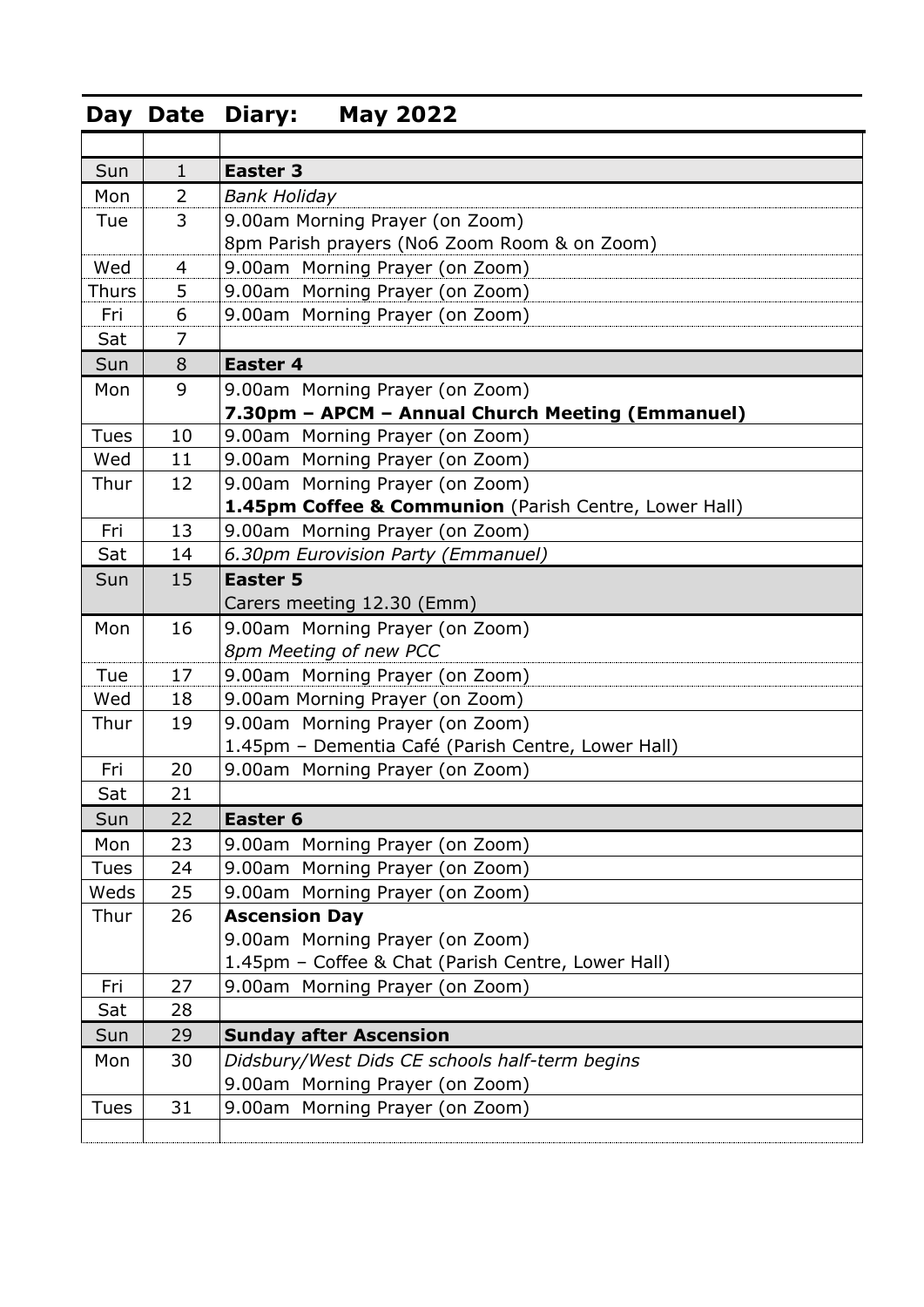## *A date for your diary!*



### **Our services**

We are open and all are welcome. The Broadcast service will continue to be online for now and can be accessed through our website - [www.stjamesandemmanuel.org](http://www.stjamesandemmanuel.org/). **Sign up for the enews on our Church website for the latest information.**

> St James St James

### **Parish Registers – March 2022**

| <b>Baptisms</b>     | none                                   |
|---------------------|----------------------------------------|
| <b>Funerals</b>     |                                        |
| 3 March<br>31 March | Janette LETT (64)<br>Irene BAILEY (87) |
| Weddings            | none                                   |